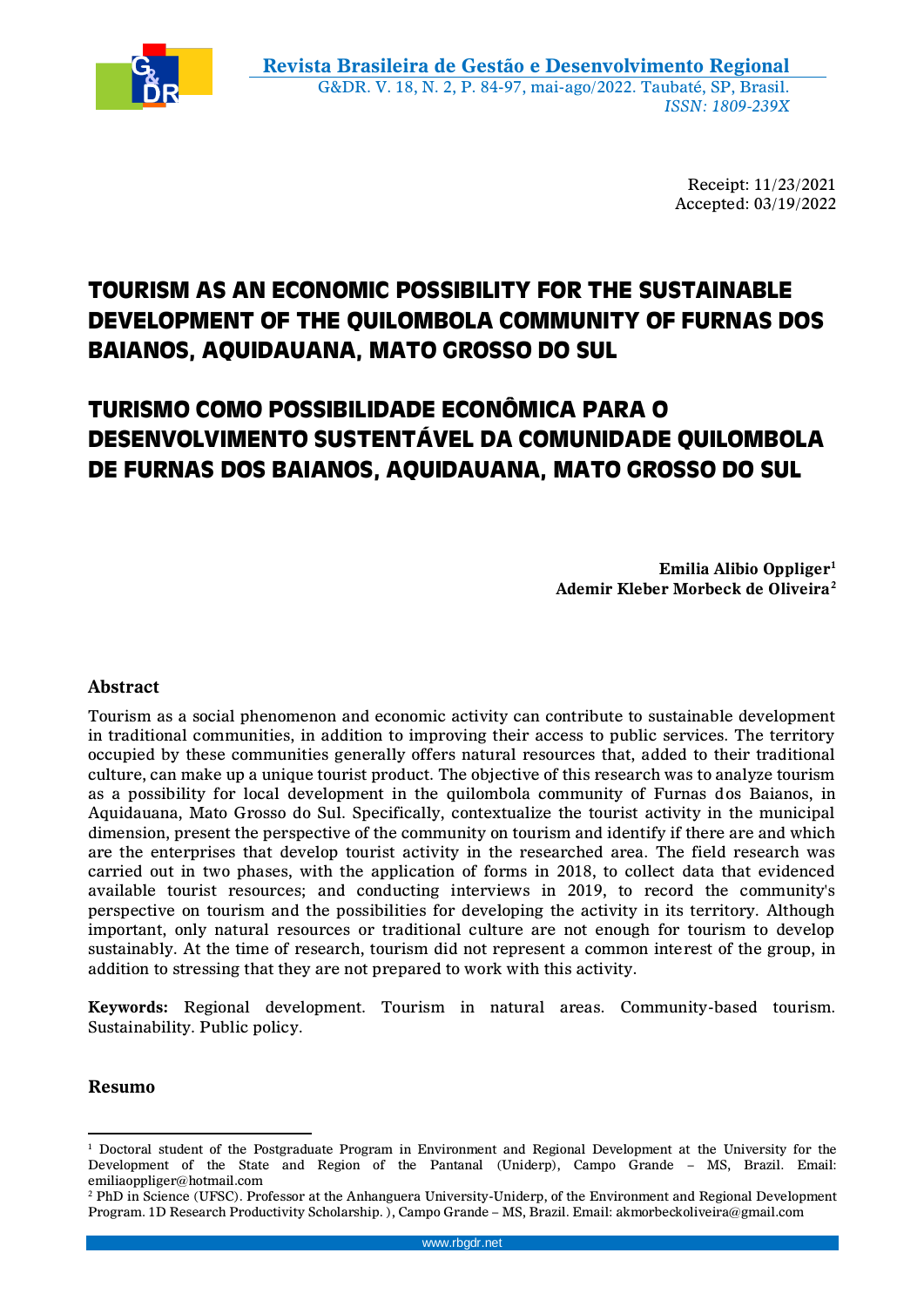O turismo como fenômeno social e atividade econômica pode contribuir para o desenvolvimento sustentável em comunidades tradicionais, além de melhorar o acesso delas a serviços públicos. O território ocupado por essas comunidades, geralmente, oferece recursos naturais que somados à sua cultura tradicional podem compor um produto turístico único. O objetivo desta pesquisa foi analisar o turismo como possibilidade de desenvolvimento local na comunidade quilombola de Furnas dos Baianos, em Aquidauana, Mato Grosso do Sul. Especificamente, contextualizar a atividade turística na dimensão municipal, apresentar a perspectiva da comunidade acerca do turismo e identificar se há e quais são os empreendimentos que desenvolvem atividade turística na área pesquisada. A pesquisa de campo foi realizada em duas fases: aplicação dos formulários em 2018, para coletar dados que evidenciassem recursos turísticos disponíveis; realização das entrevistas em 2019, para registrar a perspectiva da comunidade acerca do turismo e das possibilidades de desenvolvimento da atividade em seu território. Apesar de importantes, apenas os recursos naturais ou a cultura tradicional não são suficientes para que o turismo se desenvolva de forma sustentável. No momento da pesquisa, o turismo não representou um interesse comum do grupo; ademais, os participantes da pesquisa ressaltaram que não se encontram preparados para trabalhar com esta atividade.

**Palavras-chave**: Desenvolvimento regional. Turismo em áreas naturais. Turismo de base comunitária. Sustentabilidade. Políticas públicas.

#### **Introduction**

Tourism is a sociocultural phenomenon widely studied by researchers who seek to understand the result produced by the encounter between guests and hosts (DANN; PARRINELLO, 2009). If well planned, it is also a powerful tool for nature conservation (FERREIRA; CARNEIRO, 2005) and, consequently, contributes to sustainable development. However, it is more frequently recognized as one of the most important economic activities in the world (HERNÁNDEZ-RAMÍREZ, 2015; LÓPEZ-BONILLA; GRANADOS-PEREA; LÓPEZ-BONILLA, 2017).

Conventional tourism, emphasized as an economic activity and associated with mass flows and homogenizing logic, has undergone a resignification to adapt to the reality of environmental issues that the planet, in general, has been going through in recent decades. The new way of doing tourism resizes the activity, creating new models/modalities of tourism, which pave the way for a paradigm shift in tourism development. Thus, the theory of symbolic sites of belonging defines that the site is a cosmovision, a space of shared beliefs that determines the real at a given moment. Nature and culture are associated with an economy that respects biodiversity and sociodiversity, and this tourism is called 'situated tourism' (ZAOUAL, 2008).

Although there are those who claim that the cultural heritage of quilombola communities means little or nothing to the economy, especially to large companies (MATOS; SILVA, 2017), their culture essentially includes a political and collective project of freedom that recreated societies in other continents with a strong presence of African traditions. Its formation was the most radical resistance to violence and inhuman life, which sowed the ruin of the slave society in colonial Brazil, also meaning a space for the resignification of the culture and way of life of Africans and african descendants. The quilombolas - former enslaved people - are historical agents who transformed history by engaging in the struggle for freedom, for their territory, for subsistence and for the constitution of families and communities (HAERTER; NUNES; CUNHA, 2013). From the first quilombos formed to the contemporary quilombola communities, common in their struggle for the freedom that the land represents, they are constituted by strong family and kinship ties (FREITAS, 1984). Currently, these communities are multiple and varied, distributed throughout the national territory, some in the countryside and others in urban areas.

The occupied territory reflects a new social construction, in which the land comes to be understood with distinct values and multiple functions. Nature provides ecosystem services, material (related to geological and biological processes) and non-material (related to the habits and culture of each society), scenic and landscape values (aesthetics) and the culture itself that results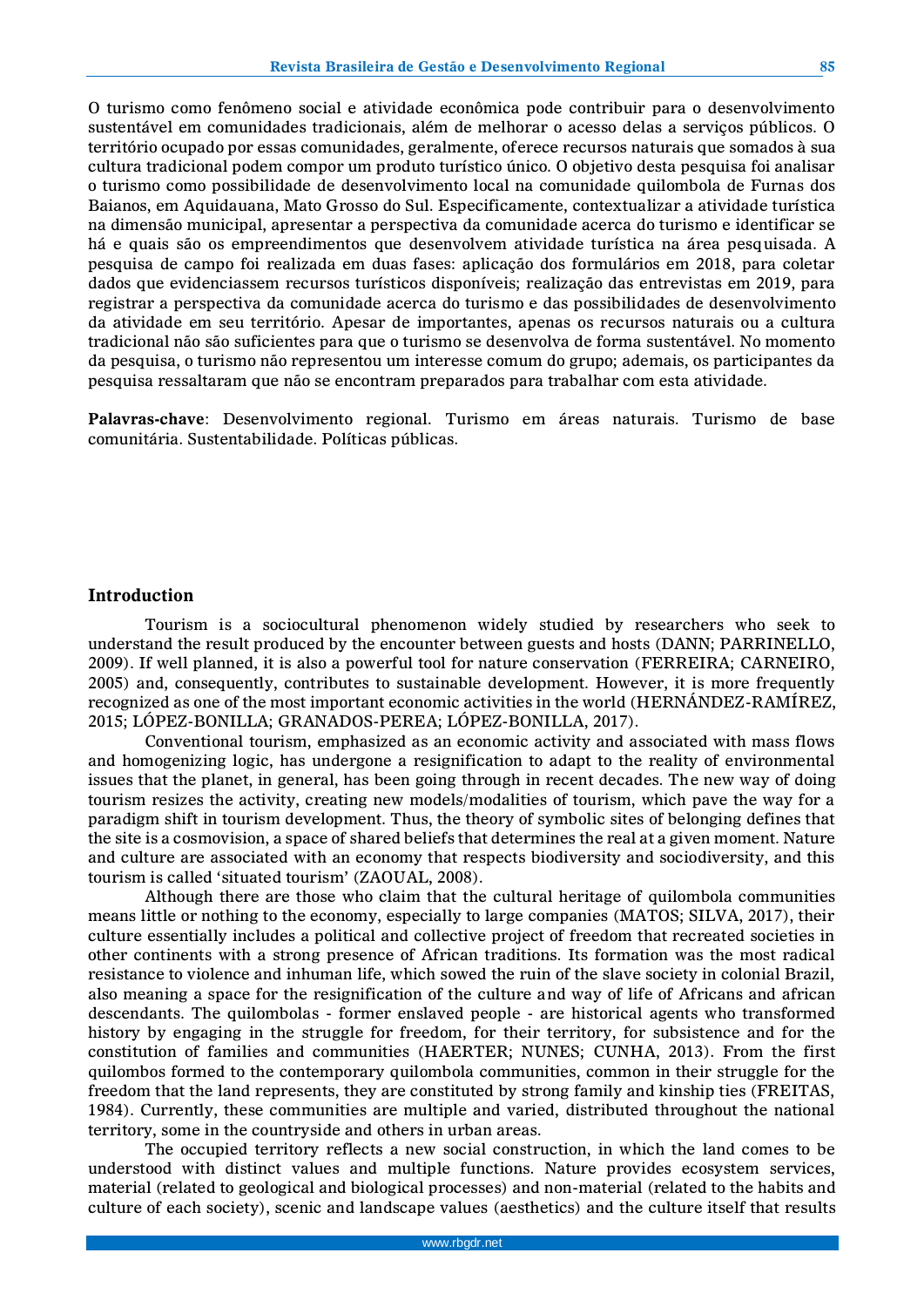from the relationship between the inhabitants and the elements of nature present where they live (SANSOLO; BURSZTYN, 2009).

From the point of view of the economic system, the capital represented by local tourism is the link between the universal and singular dimension of capitalism (ALVES, 1996). Regardless of the modality to be developed, tourism means a possible alternative economic activity for communities that are interested and that have in their territory possible resources to compose a tourist product with attractive potential.

The objective of this work was to analyze tourism as a possibility for local development in the quilombola community of Furnas dos Baianos, in Aquidauana, Mato Grosso do Sul. Specifically, contextualize the tourist activity in the municipal dimension, present the perspective of the community about tourism and identify if there are and which are the enterprises that develop tourist activity in the researched area.

#### **Theoretical foundation**

#### **Tourism: sustainability, local development and public policies**

With different political perceptions, tourism in Brazil was organized and planned through guidelines, objectives and goals that embodied the national tourism plans. Public policies were created, not only to promote new destinations with potential and distribute tourist flows concentrated especially on the coast of the country, but also to promote social inclusion, strengthen social participation and democratic governance. These actions made tourism accessible to different socioeconomic classes and social groups, favoring local populations; and some factors contributed for the conventional and mass tourism of this space to other tourist modalities (BRASIL, 2003; 2007).

The premise that guides these actions is based, in particular, on the 'National Tourism Plan 2007-2010: A journey of inclusion', whose strategy is to associate market growth with income distribution and the cutback of social and regional inequalities. In this context, community-based tourism is a modality that arises as a result of a public policy. From the perspective of sustainability, individuals from a community come together to produce in a different way, seeking, through tourism, economic survival combined with other factors such as the appreciation of the way of life, culture and the defense of the environment. Despite having different concepts, this modality of tourism presents principles that define it: communities' protagonism in the management of the activity and in the offer of tourist goods and services to the market, aiming at the appropriation by them of the benefits arising from the development of the tourist activity; appreciation of the local culture; democratization of opportunities and benefits and solidarity economy (BRASIL, 2010).

The economy, in its scientific foundation, was built in parallel with its historical development through considerations related to human happiness, when the intention was to reduce a human being to an animal dependent on production and consumption. The failures of economic concepts do not take into account the complexity, diversity and contingencies of local actors. Economists and sociologists have associated the 'pure economy', identified with the paradigm of the market economy, with other concepts such as social economy or socio-economy, for example. Thus, the greatest innovation for the social and solidarity economy is to develop a conciliatory vision: of man with himself, with his fellow men and with nature, redefining man and progress. Within these new concepts or in a juxtaposed way, other ramifications related to the solidarity economy, local development, among others, also arise (ZAOUAL, 2010).

Theories of local development find in the sphere of non-market relations one of the explanations for the dynamism of certain territories. These relationships allow us to glimpse the entire anthropological depth of the territories. In addition to the multiple variants of the territorial approach, local development relies on the ability of local actors to organize themselves. Adherence to common beliefs is what guarantees the highest level of transparency in the relationships between these actors, as well as the highest degree of belonging to the territory, in which harmony presupposes the consideration of the multiplicity of human behavior (ZAOUAL, 2010).

#### **Symbolic sites of belonging**

At the beginning of this century, the growing paradoxes of economism prompted the recomposition of social knowledge and the rediscovery of man in his local and daily practices. The inability to solve concrete problems involving economies and societies requires a new look that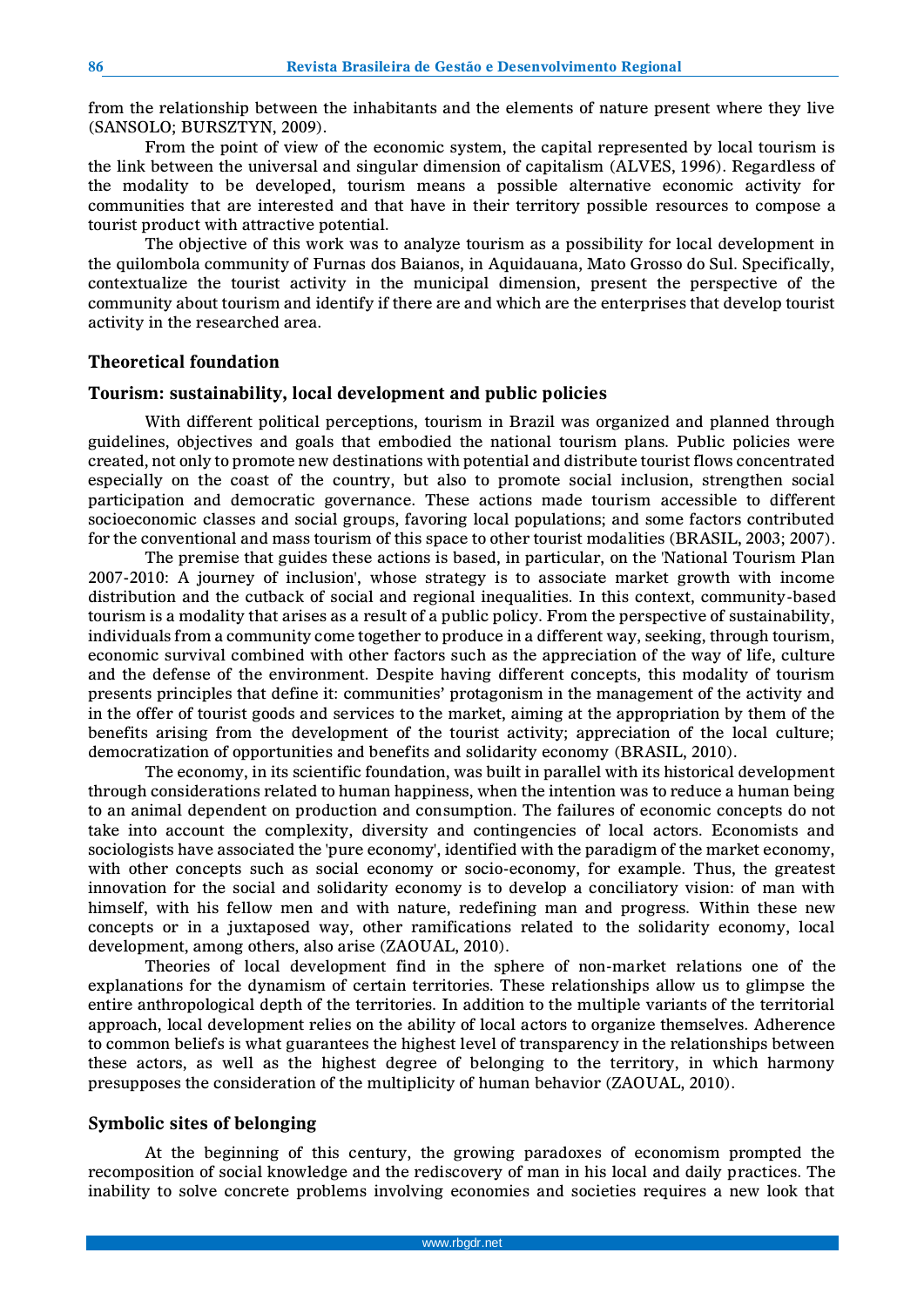contemplates the demands of the current era. In this scientific context, the challenge of the theory of sites is to think, at the same time, of apparently contradictory entities: real/imaginary, order/disorder, rational/irrational, visible/invisible, formal/informal, mercantile/non-market, global/local, etc. (ZAOUAL, 2010).

The concept of site articulates individual and collective beliefs, knowledge and behavior and all the material manifestations of a region (landscape, habitat, architecture, mode of coordination and economic organization, tools, techniques, know-how, etc.). Each location has significant relationships with its heritage, which in turn also concentrates a universality in its uniqueness (ZAOUAL, 2008).

The singular is the embodiment of the universal; it is the manifestation, in the agreed space, of how general laws of the universal operate, giving it a specific configuration. It is only illuminated by the universal and through it that the singular can contribute to realizing the identity between peoples. From this perspective, universal and singular are inseparable. The capitalist mode of production is the very expression of the universal, because it has subjected, without exception, nations from all corners of the planet; and the predominant cultural unit among peoples is submitted to this way of production (ALVES, 1996).

Therefore, there is a complex relationship between the structure and dynamics of the capitalist mode of production and its spatial organization, with multiple scales between the local and the global. Capitalist development is intrinsically remarkable by ruptures, conflicts, imbalances, asymmetries and inequalities. It presents a peculiar spatiality of its wealth, in the form of means of production and goods, which requires precise instruments for its study. In Latin America, studies have analyzed the diversity of situations in cities and regions, based on their historical and cultural roots, and different productive structures. No spatial cut can be seen without the institutional context and historicity of the particular reality. Space is a social production, where conflicts are structured and struggles are fought around the socially constructed environment (BRANDÃO, 2012).

The theory of symbolic sites, in practice, is the adherence to common beliefs, which gives singularities to each lived space and situation. In a universe in permanent recomposition, the site disputes with the invasion of the market, the territorial supremacy. Within the limits of this site, only manifestations that do not imply its total destruction are tolerated. The site of belonging represents mechanisms of solidarity and support for local economic life. In this way, the site moderates the accepted economic laws. Therefore, when capital tries to totally seize the real, the site contains it. This resistance occurs through non-market practices (ZAOUAL, 2008; 2010).

The theory of symbolic places of belonging approaches the theory of situated tourism, which associates nature, culture and an economy that respects the diversity on Earth. After its initial phase and progress (1960s-1970s), tourism fell victim to its own success. Mass tourism, which privileges immediate profit on a large scale, ended up suffering from having, increasingly associated with it, negative values such as cultural inactivity, superficial contacts, pollution and, above all, the cruel effects of a uniform product. Thus, the sites that constitute the object of mass tourism progressively lose their enchantment (ZAOUAL, 2008).

#### **Community-based tourism: complexity in theory and practice**

There are several theoretical concepts and tourism modalities used by the market. Community-based tourism includes, especially, the sociocultural and historical aspects of traditional communities, located in urban or rural areas, often in places of interest, also for tourism in natural areas and for cultural tourism. Community-based tourism, which has little to do with conventional market actions, has as its main attraction the authenticity of the communities' way of life. As main traits, these communities have their histories linked to the struggle for land ownership, for their relationship with nature, for environmental preservation and for the right to the traditional way of life (ALMEIDA, 2004; BARTHOLO; SANSOLO; BURSZTYN, 2009).

Efforts have been made to understand and disseminate community-based tourism. Discussions held in Brazil and around the world on tourism and sustainability began to recommend for tourism practice: the conservation of natural and cultural resources, the engagement to socioeconomic development of social actors at all stages of the project planning and implementation process, with the generation of benefits for the local population and their autonomy in the decisionmaking process. Public policies in tourism are also proposed with the aim of contributing to the improvement of quality of life and sustainable local development (IRVING, 2002). This concept, which does not represent just one more segment of the tourist market, has sustainability on a local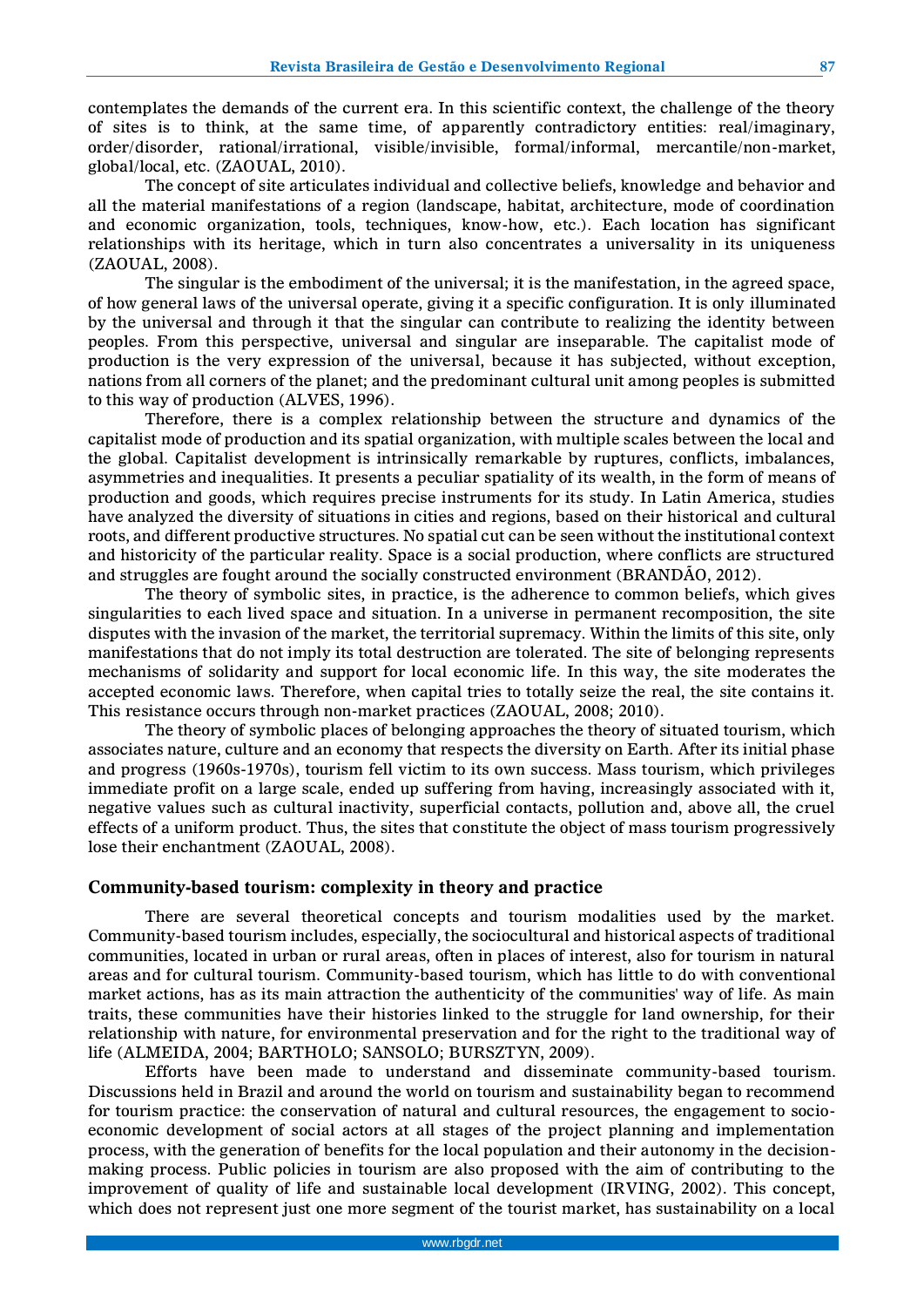scale as a particularity. Furthermore, it represents a way of including communities, which are sometimes isolated, in society and in the production system.

It should be noted that the difference between 'society' and 'community' is precisely in the form of socialization: in society (Gesellschaft), the characteristic relationships are abstract and systemic; in the community (Gemeinschaft), direct contact is inherent in the community tradition (TÖNNIES, 1887). In the place where one receives and is received, where there is a meeting between host and guest, the space is real, historically and culturally constructed. First, they are recognized by the residents, which constitutes an action and self-identification of the sense of community. Only after this process, the places start to be perceived as tourist and can be produced and commercialized spaces (SANSOLO; BURSZTYN, 2009). Community-based tourism is developed in different places: urban slums (MANO; MAYER; FRATUCCI, 2017), immigrant colonies (BLANCO, 2009), rural settlements (PENA; BRASILEIRO; SANTOS, 2010), sea fishing villages (caiçaras) (BARROS; RODRIGUES, 2019) and river (ribeirinhos) (ASSIS; PEIXOTO, 2019), indigenous villages (FARIA, 2009) and quilombola territories (SILVA; MATTA; SÁ, 2016).

The practice is no less complex. When the community decides to receive tourists, they do so differently from conventional tourism. Obviously, economic relationships are not excluded, as they represent one of the assumptions of tourism. However, they do not market what tourists want, but what they understand to be valuable in cultural and environmental terms. The place occupied by the community is full of its own meanings. Therefore, it is a tourism based on hospitality, where exchange relations constitute the fundamental principle: the community welcomes tourists in its own 'home' and the tourist travels willing to adapt to the way of life and to respect the codes of places visited. These relationships go beyond the rationality of immediate profit, enriching the tourist experience of both (SANSOLO; BURSZTYN, 2009).

#### **Methodological procedures**

The research was carried out in the quilombola community of Furnas dos Baianos, municipality of Aquidauana, 141 km from the capital Campo Grande. Access to the community is via the Estrada-Parque Piraputanga, which constitutes an environmental protection area (10,108 hectares) and is 42.5 km long, connecting the districts of Camisão, Piraputanga (in the municipality of Aquidauana) and Palmeiras (in the municipality of of Dois Irmãos do Buriti). It is located in the central-west region of Mato Grosso do Sul (Rodovia MS 450, junction with BR 262). The territory is formed by the hills of the Serra de Santa Bárbara, in the Serra de Maracaju complex (Figure 1).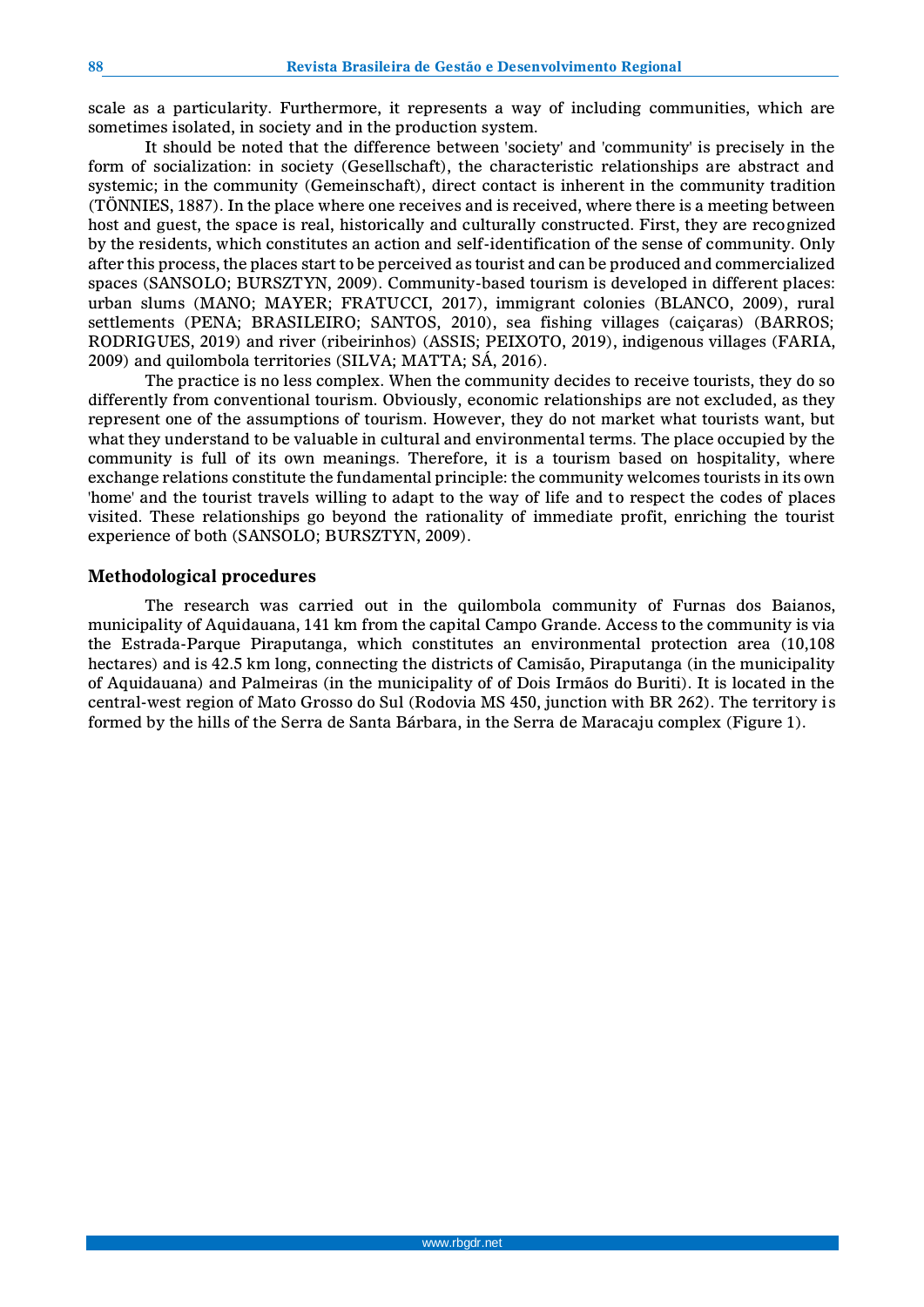

**Figure 1:** Location of the community of Furnas dos Baianos (yellow dot), Aquidauana, Mato Grosso do Sul

Prepared by: Lidiane Perbelin Rodrigues (2020).

This research was authorized by the Associação da Comunidade Negra Rural Quilombola de Furnas dos Baianos. The form and the interview constituted the data collection instruments and were submitted to the Research Ethics Committee, via Plataforma Brasil. The field research was carried out in two phases, with the application of the forms in 2018; and conducting the interviews in 2019. In order to participate, the respondent must be part of the group (or descendant) of the migrants who arrived at that location, as well as live in the community.

It is an exploratory, bibliographical and documentary research, of an applied nature, with technical procedures used in ethnographic research (MARCONI; LAKATOS, 2003). Ethnographic research comprises the study of the way of life of a particular group of people, through direct observation and for a certain period of time. This group is represented by people associated in some way, a significant social unit for the research, whether formed by many or few elements (MATTOS, 2011).

The form was structured with the objective of collecting data that evidenced possible tourist resources available in the territory occupied by the community (natural and cultural resources related to the way of life and traditional knowledge of the residents). To respond, a representative of each family was invited to participate, voluntarily and with consent. The 14 families that make up the community were represented.

The methodology used also combined different aspects of the interview, of an exploratory, ethnographic and defined focus. This instrument requires, at least, the proposition of an initial question that makes sense and is of interest to the interviewees. It is a method capable of stimulating free expression, the determination of themes and perspective of things. The interview creates the opportunity for interaction with people, but also has limitations that must be considered so as not to discourage participation in the study, nor generate expectations that do not match the expected result (KAPP, 2020). The open interview was used to record the community's perspective on tourism and the possibilities for developing the activity in their territory.

The application of the forms and the carrying out of the interviews (recorded in voice files, with the use of a smartphone) took place at the residents' homes and the duration varied, according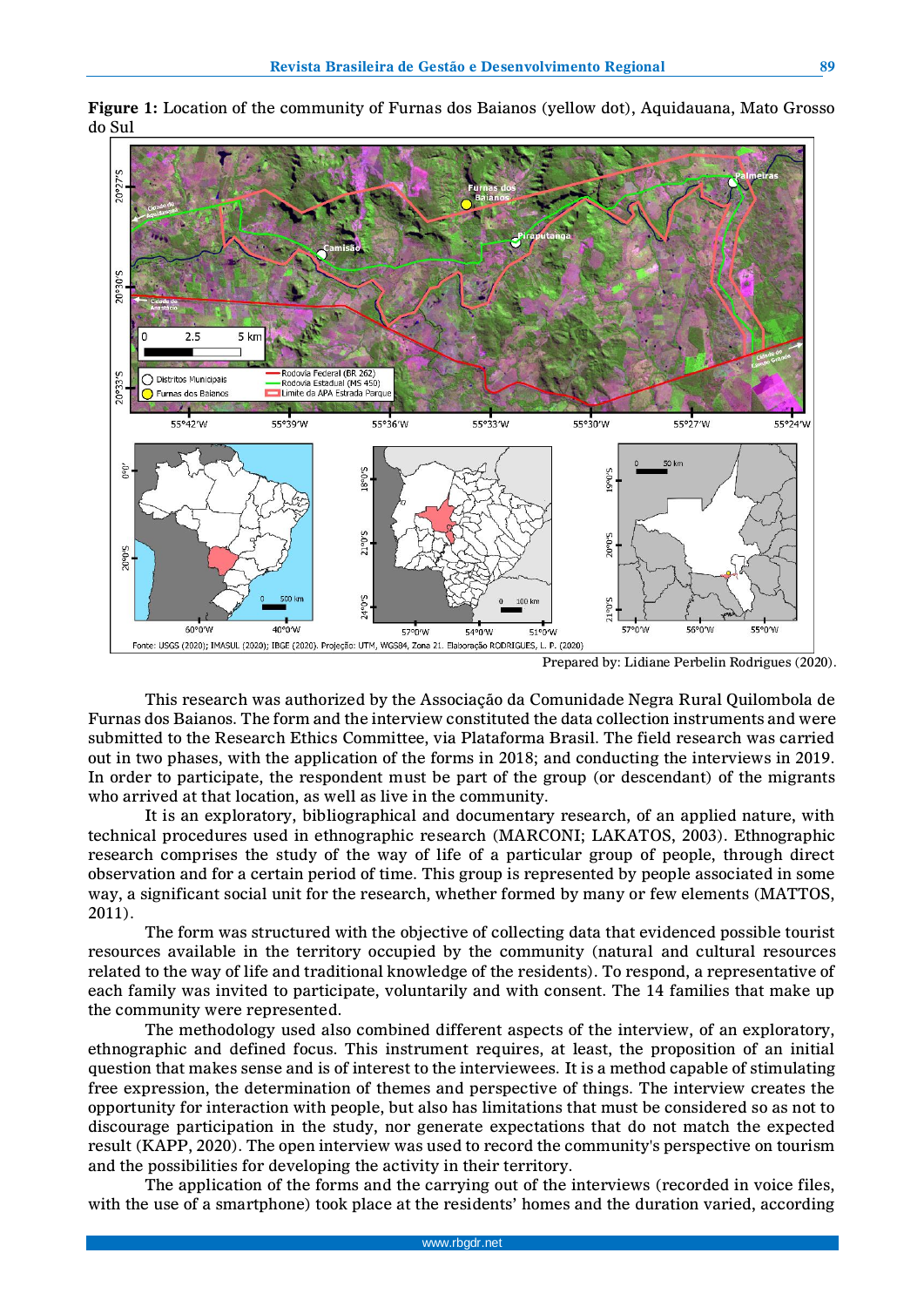to the availability, interest and interaction of each interviewee. The main questions to be answered by the research were: is tourism developed in the community and in what way, what do residents think about receiving and working with visitors and tourists, what resources (natural and cultural) do residents consider possible to be used to compose a tourist product. Data were organized by tabulating the forms and transcribing the interviews. The technique of content analysis, material exploration and treatment of the results were used. The terms used by the research participants were considered to delimit the themes to be presented and discussed.

#### **Results and discussion**

#### **Aquidauana: tourist context**

The city of Aquidauana is considered the gateway to the Pantanal. It features historic architecture, central cobbled streets, as well as some tourist attractions, such as the old bridge, built in iron and wood and open in 1926, connecting the municipalities of Aquidauana and Anastácio. Aquidauana is crossed by the river of the same name and houses part of the Estrada-Parque Piraputanga, which is the junction of the MS 450 highway with the BR 262. This location is considered strategic for tourist activity, as it connects the capital to the tourist regions of the Pantanal and Bonito/Serra da Bodoquena (Bonito-Pantanal Route).

The Municipal Secretary of Culture and Tourism carried out an inventory of the tourist offer in order to facilitate the development of the activity. The tourism team went to the field to identify, register and publicize the attractions, equipment, support structure, tourist services and management instances. Four areas were considered of tourist interest: Estrada-Parque Piraputanga, Urban Area, Indigenous Villages and Pantanal Inns. The Municipal Tourism Council is active and works together with the secretariat. According to the tourist map of Mato Grosso do Sul, version 2019, Aquidauana is part of the Pantanal region, which also includes the municipalities of Corumbá and Miranda (Figure 2). The municipality is strategically located close to Serra da Bodoquena and the capital Campo Grande.



Source: Fundtur (2019).

The regionalization map is an instrument to guide the work of the Ministry of Tourism in the development of public policies. It also serves to identify the performance of the tourism economy of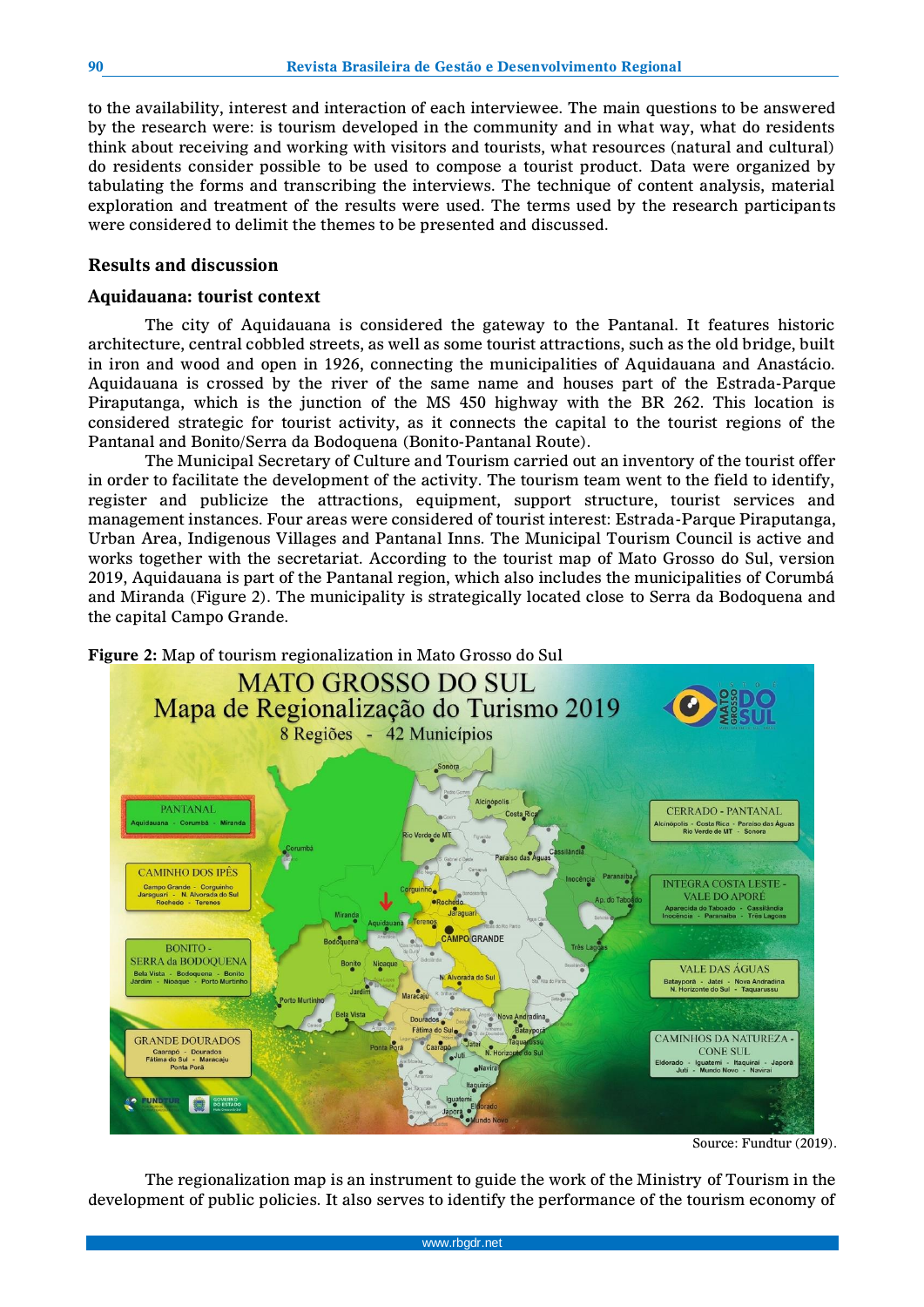the municipalities included in the tourist regions of the Brazilian Tourism Map. Updated biennially, it focuses on the management, structuring and promotion of tourism, in a decentralized and regionalized manner. The categorization serves to optimize the distribution of public resources and assist in the reflection on the role of each municipality in the process of regional tourism development (BRASIL, 2015).

The tourist map of Mato Grosso do Sul presents 42 municipalities grouped in 8 tourist regions. Aquidauana is classified in the intermediate category 'C', which means median tourist flow and number of establishments, jobs and federal tax collection in the lodging sector with medium expressiveness (category 'A': capitals and municipalities with the highest tourist flow and the highest number of establishments, jobs and collection of federal taxes in the lodging sector; category 'E': municipalities without tourist flow and zero values for the variables described in category 'A') (BRASIL, 2019).

It is important to note that the municipality of Aquidauana is a university center, hosting the campuses of the federal (UFMS), state (UEMS) and the Federal Institute of Mato Grosso do Sul universities. The UFMS Tourism course, Aquidauana campus (closed in 2020), has developed projects that bring tourism closer to the community. Research carried out on Estrada-Parque Piraputanga, involving teachers and students, contributed to carrying out the environmental diagnosis and evaluating the possibilities of tourist use, in addition to feeding the database for the elaboration of the management plan for the environmental protection area that includes the road park. Birdwatching was also researched as a potential tourist product present on the park road. In this way, educational institutions contribute scientific data to subsidize actions that benefit both tourism and local development.

Eleven interviewees claimed to have knowledge of the Tourism course at the federal university and understand that the course can contribute *'bringing knowledge and new information to the community*', *'helping to promote tourism in the community*' and *'qualifying residents who would like to work with tourism*'. Four properties have already received visits from students and teachers for activities related to '*environmental issues*'.

#### **Community perspective on tourism**

Twelve out of the fourteen respondents showed no interest in receiving visitors/tourists on their properties. About the tourist activity being developed within the community, the answers/justifications were different. Seven interviewees stated that the activity is important for the community and receiving visitors/tourists is good, as it can bring benefits and investments and generate a better quality of life for families, in addition to having '*movement*' [break from routine]. However, they emphasized that residents who wish to work in this activity need to understand what tourism is and what it represents. Three interviewees did not agree to receive visitors/tourists as they understood that this would destroy the peace of the community. Two interviewees said that the community is not prepared to receive visitors/tourists, that guidance would be needed to know how to act. Two other interviewees stated that tourism can even bring benefits ('*work*'), but emphasize that 't*ranquility also has its value*'.

The consideration of tourism reflects not only the interviewees' awareness of the complexity of tourist activity, but also the collective awareness of residents, which also identifies them as a community. It is understood that the territory, despite being divided into different private properties, is a collective domain, with common use of the resources available there. This refers to symbolic issues, represented by community ties and the culture rooted in the history of those who occupied and occupy these lands (ALMEIDA, 2004) and by the theory of places of belonging that presents, at the same time, the singularity of the lived situation and this collective vision of community, space and shared beliefs, respect for common interests, of what represents a greater benefit for everyone at the expense of what is individual (ZAOUAL, 2010).

In the quilombola community of Furnas do Dionísio, within the city of Jaraguari, MS, 48 kilometers from the capital Campo Grande, residents took on their leading role in search of new alternatives and perspectives to create favorable environments for development. In this context, there is tourism, which is evaluated by the community as an activity that incorporates development models in which, as a consequence, the increase in employment and income for residents persists. However, each and every project needs to consider the real needs of the community, which may include health, education, job creation, strengthening of cultural identity. It is evaluated that, if the community is not prepared to receive the tourist, either because of the deficiency of equipment and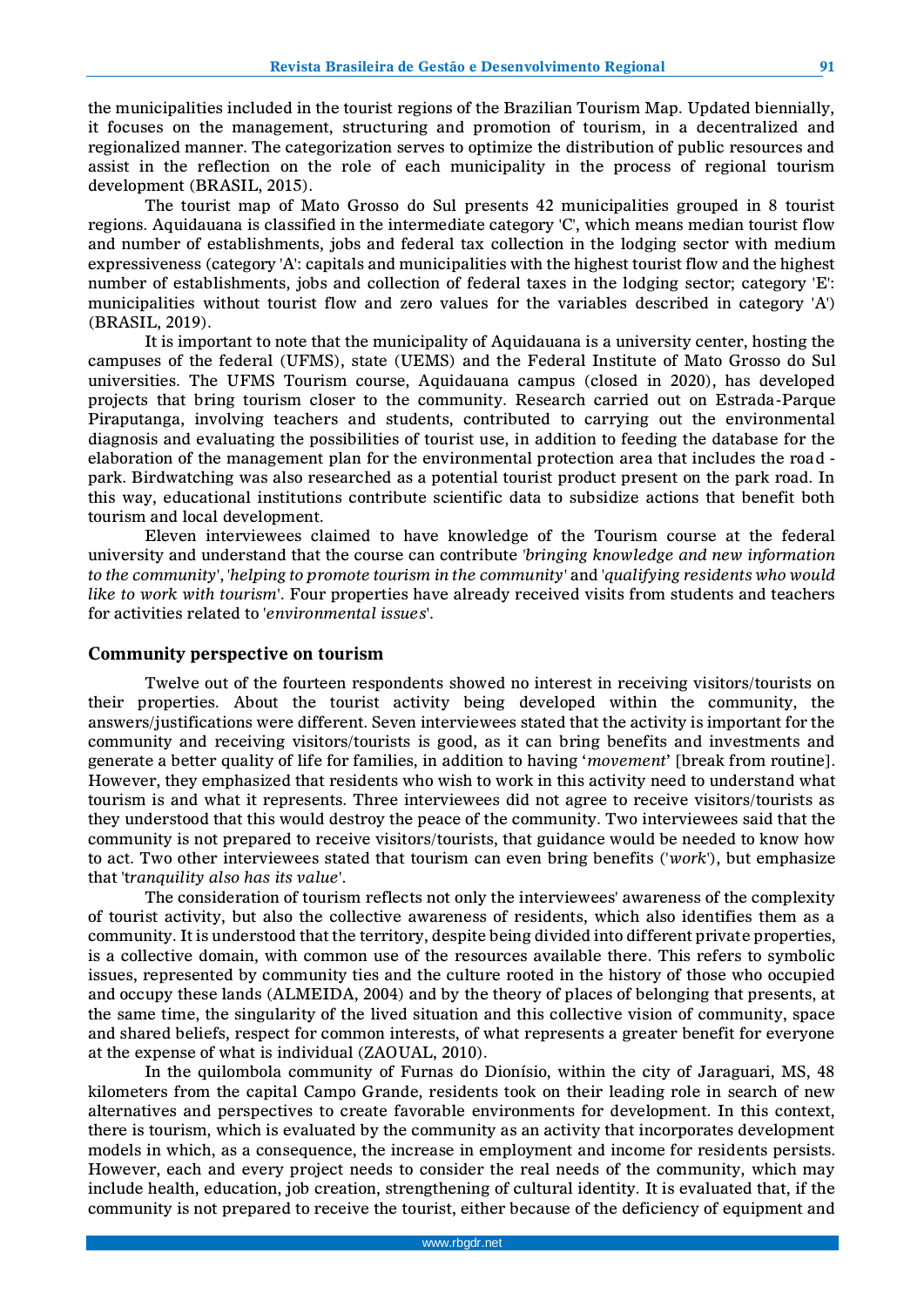services to support the activity or the lack of preparation of the community, tourism will be a summarized economic activity, which does not reproduce sociocultural benefits in communities that strive to open their doors to visitors (OLIVEIRA; MARINHO, 2009).

Community-based tourism is a complementary activity, in which participants need to organize themselves in a collaborative way, allowing the maintenance of their traditional activities and the dynamization of the small local economy. The way in which tourism is integrated into local forms of production and marketing is not restricted to a simple increase in the income of the local population. This is just a part of the complex dynamics that involves new sociabilities, since the autonomy of these subjects and the form of shared management requires an entire organization of spaces and time of the residents, systematic meetings to analyze the benefits, how they will be distributed, the diagnosis of emerging problems, forms of intervention, the object of collective decision-making, among other factors. Tourism, more than a possibility for sustainable development, can/should be an alternative for social emancipation (LEÃO, 2016).

Community-based tourism represents a new paradigm for tourism. It is already possible to identify characteristics of singularities and establish some generalizations about the concept of community-based tourism, which is based on hospitality relationships, on the willingness to receive in order to offer what is most dear, which is the symbolic place of belonging (ZAOUAL, 2008). Several situations researched showed that tourism is not the only activity and, often, not the most important as an economic activity. But in order for it to be community-based, it is essential to respect diversity, identity and provide conditions for communities to present their demands and limitations (SANSOLO; BURSZTYN, 2009).

In practice, the complexity related to community-based tourism does not exclude even one of the most publicized experiences, developed in the Amazon (Anã region, Santarém municipality, Pará). In a relationship of dependence of more than 10 years on the Non-Governmental Organization that advises tourism in this village, the 'Projeto Saúde e Alegria' makes it difficult to transfer knowledge, without creating conditions for the community to have autonomy to manage the tourist activity in its territory. When other interests are placed above the interests of the community, even if the activity represents benefits (capital and symbolic) an asymmetrical power relationship is formed, which produces colonialities [exploitation] such as knowledge and being. Therefore, it is disregarded that it is 'community-based tourism' when the fundamental requirement - community autonomy - is absent (ASSIS; PEIXOTO, 2019).

To be perceived as tourist sites, first, the sites need to be recognized by the residents themselves, in a self-identification of the sense of community. The site is/will be the meeting place of those who receive and those who are received, it is real, historically and culturally constructed (BAUMAN, 2003). In the assumption that tourism is developed in the community, the research participants in Furnas dos Baianos listed elements that they consider important and that could be transformed into activities/components of a tourist/recreational product. The following were mentioned: nature observation trails (by 9 interviewees); rural work (9); typical products such as manioc flour, milk-caramel spread, cheese, cream cheese and fruit compote (7); tours (6); bathing in the Antas stream (4); cassava flour artisanal production process (1); handicrafts (1); and meals/food (1).

To build a new trajectory, using tourism as a propellant in the processes of social, economic and political inclusion of the inhabitants of the territory, traditional communities must focus on the potential and limits, which represent the endogenous and exogenous product of the sociocultural dynamics that occur in their territories (ARRUDA; GONÇALVES, 2020). According to the theory of belonging sites, the community of Furnas dos Baianos will be put to the test, disputing the supremacy of its territory with the invasion of the tourism market, which arrives through Estrada-Parque Piraputanga. Therefore, within the limits of its own space, only manifestations that do not imply its total destruction can be tolerated. The impacts caused by tourism activities on the parkway, positive or negative, must be monitored and the interference on the community must be evaluated.

#### **Chácara dos Mirantes: the tourist development of Furnas dos Baianos**

The tourist activity is carried out by one of the families, on their property. In 2005, a resident, who had previously worked in an adventure tourism company, saw the opportunity to undertake using the natural resources of his property, especially the climbing activity 'rappel'. It sought training and adaptation, complying with the safety standards established by the Safe Adventure Program and the Brazilian Association of Technical Standards (ABNT), under the responsibility of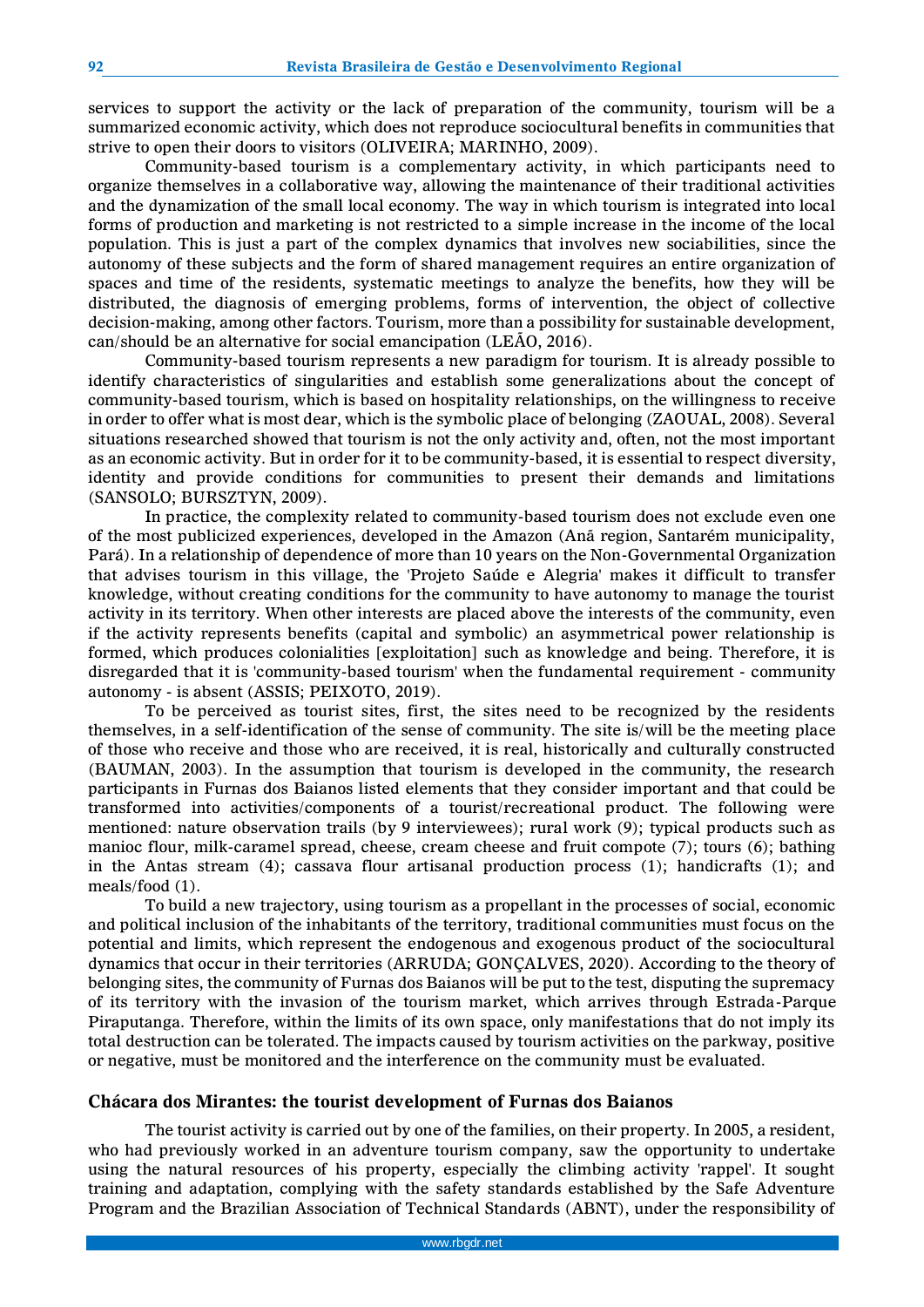the Brazilian Association of Ecotourism and Adventure Tourism Companies (ABETA). At 'Chácara dos Mirantes', a small family business gradually implemented different attractions using natural resources such as fauna and flora (trails in the middle of native forest), relief and rock walls (positive rappel: when the feet of the practitioners have contact with the wall; and negative: when done in a free space, with no support for the feet), the Antas stream for recreational activities, animal raising (rural work), milk production (cheese, curd cheese and sweets) of milk), the camping site (accommodation structure) and an archaeological site (rock art, natural history) (Figure 3).

**Figure 3:** Tourist resources of 'Chácara dos Mirantes': Antas stream (a), (b); sandstone walls with equipment for rappelling (c), (d); tracks (e), (f); archaeological site (g), (h), Aquidauana, Mato Grosso do Sul.



Source: Collection of the owner of Chácara dos Mirantes.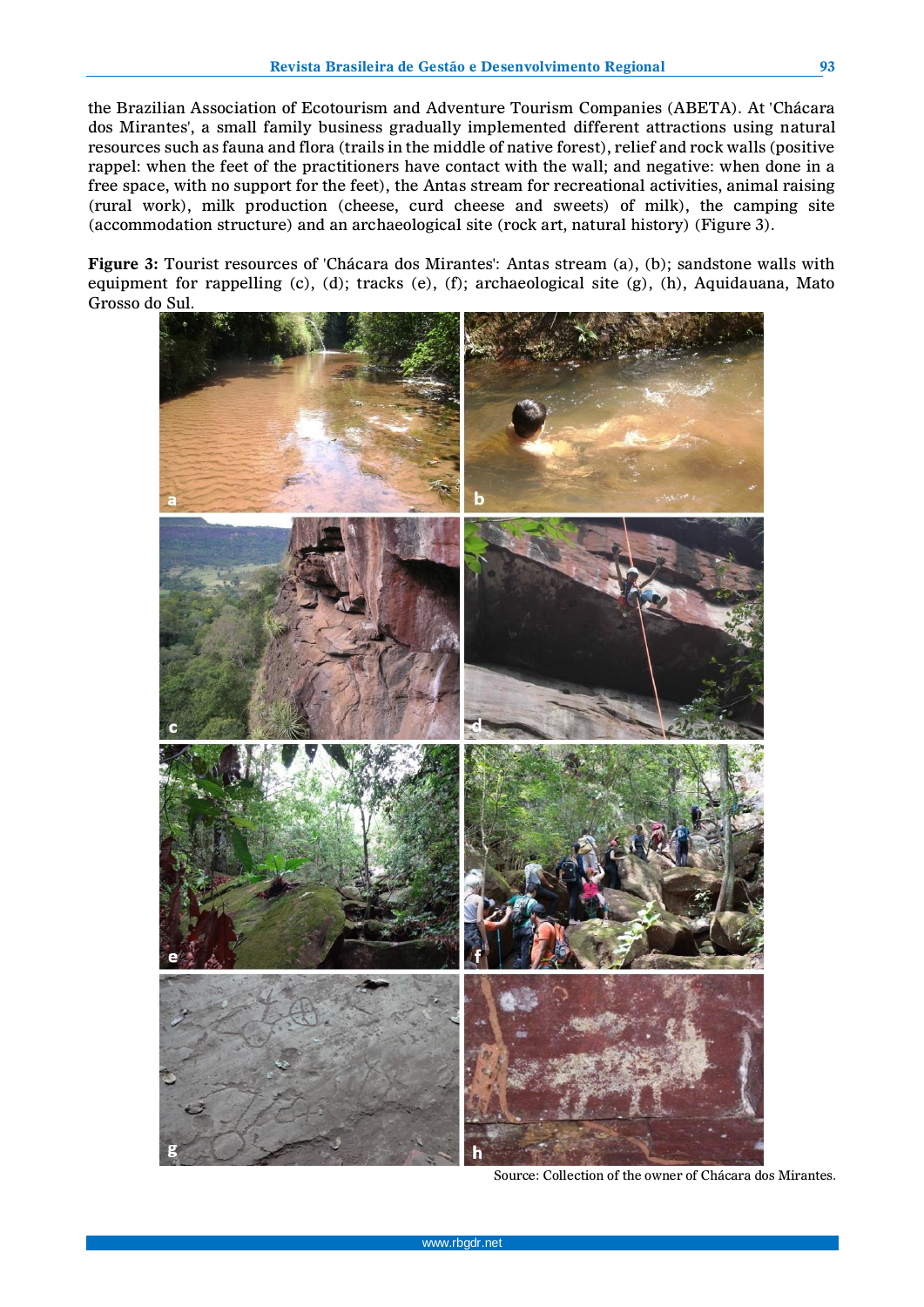These resources are formatted, organized, disseminated and marketed as products related to 'ecotourism' and 'rural tourism'. All activities are accompanied by a trained guide and, if necessary, people from outside the community are eventually hired to help. The maximum number of people that the enterprise receives at a time, considering the load capacity and the structure of the property, is 20. The holiday season and summer are the periods of greatest demand and contact between visitors/tourists is usually done by telephone or e-mail, with the direct sale of the tourist product or through intermediation of tourism agencies/operators.

This undertaking reverts around 20% of the total revenue obtained to invest in improvements and expansion of the facilities and equipment used to develop the activities. All investment to serve tourists in the property was made with its own resources. Although there is no planning for carrying out the tourist activity on the property, there is a concern to obey the carrying capacity, respect the animals, use natural resources responsibly, reforest the banks of the stream and not waste electricity. From the total area of the property, less than half is used for tourism activities. At the time of the research, there was no project being developed in the enterprise in partnership with the Ministry of Tourism, the Mato Grosso do Sul Tourism Foundation or with the Municipal Secretary of Culture and Tourism of Aquidauana.

#### **Final considerations**

Residents of Furnas dos Baianos presented different arguments about developing tourist activity in the territory of the community, considering the benefits and negative impacts that tourism can bring. Most of the interviewees showed no desire to receive visitors or tourists on their property (living space). At the time of the research, tourism did not represent a common interest of the group, in addition to emphasizing that they are not prepared to work with this activity.

If there is no consensus among the community about developing the tourist activity, nature and culture are elements for other types of tourism to be developed: Tourism in Natural Areas (ecotourism, adventure tourism, rural tourism, among others) and the Cultural Tourism. Under the principle of sustainability, they can, in the same way, contribute to the conservation of the territory's nature and to its cultural valorization.

If and when the community decides, collectively, community-based tourism can be developed, observing all its principles. Residents who want to undertake will be able, on their properties, to work with other types of tourism, in addition to services that complement the tourist activity such as accommodation, food, transport and handicrafts. In order to know if tourism will be a development tool or a threat to the community, it is necessary to monitor how the activity was/is being implemented and implemented, if there is a commitment to sustainable development, with the conservation of natural resources; with respect for the culture, autonomy and decision of communities; and with the distribution of wealth. The result of this action will also be the result of a political, social and economic process, with the participation of public power, private initiative and the market.

The public power is responsible for presenting public policies based on data that explain the reality of these communities, their demands, potentialities, problems and, above all, their decision on what should be done to achieve the quality of life of these people. In addition, states and municipalities need to be committed to the continuity of these policies, following national guidelines in their dimensions of competence, promoting activity, developing and proposing projects and public/private partnerships, strengthening regional actions and, especially, monitoring the results so that any errors can be corrected.

In the community of Furnas dos Baianos, there are resources that can be transformed into tourist products. On the other hand, it is noticeable that the inter-institutional articulation, the efforts of public management and the interests of the private sector are still not enough and have not even gone beyond the Estrada-Parque Piraputanga. The park road and the conservation unit where it is located represent a regional tourism hub of interest to the market.

Access and support in intersectoral and integrated public policies; planning and development of sustainable projects, professional training for planning, administrative and commercial management; technical operation of enterprises and business vision, are determining factors for community-based tourism to present effectively positive results for communities that decide to share their territory. It is a complex process, which requires medium and long-term actions. Therefore, it is essential that the implementation of the defined projects contemplate strategies for redirection, avoiding discontinuity, which represents a waste of resources, of work time and, mainly, causes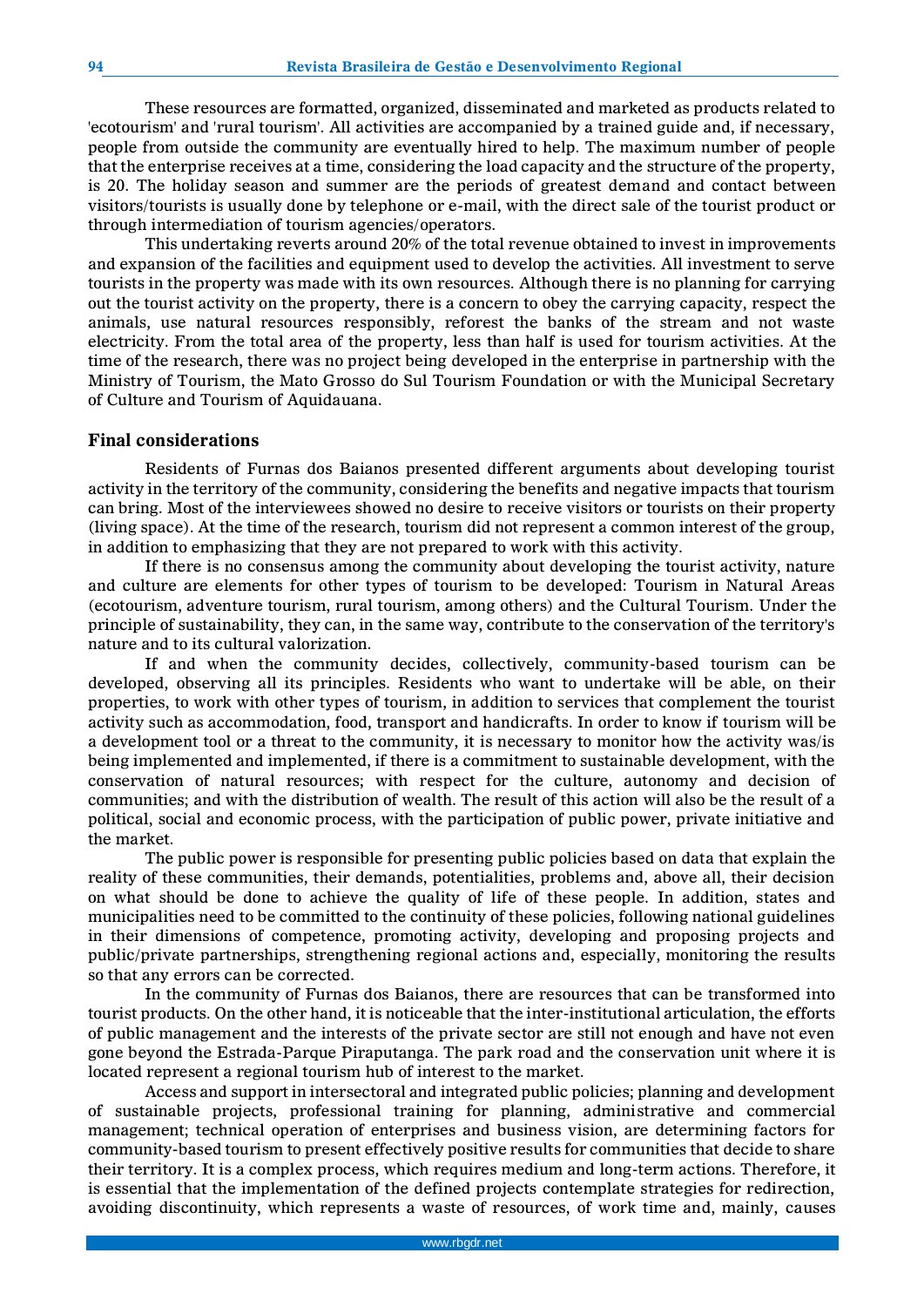frustration of the communities involved. Thus, the development of community-based tourism in Furnas dos Baianos, in the short and medium term, is unfeasible.

### **Acknowledgement**

We would like to express our special thanks of gratitude to the Coordenação de Aperfeiçoamento de Pessoal de Nível Superior (Capes), to the Programa de Suporte à Pós-Graduação de Instituições de Ensino Particulares (Prosup) and to the University, for the scholarship granted. We would also like to thank the Conselho Nacional de Pesquisa (CNPq), for the Research Productivity grant.

### **References**

ALMEIDA, A. W. B. Terras tradicionalmente ocupadas: processos de territorialização e movimentos sociais. **Revista Brasileira de Estudos Urbanos e Regionais**, Rio de Janeiro, v. 6, n. 1, p. 9-32, 2004.

ALVES, G. L. Universal e singular: em discussão a abordagem científica do regional. In: Congresso Iberoamericano de Historia de la Educacion Latinoamericana, 3, 1996, Caracas. **Anais**... Caracas, Universidad Central de Venezuela, 1996. p. 1-8.

ARRUDA, D. O.; GONÇALVES, J. P. Limites e possibilidades no desenvolvimento de estratégias de Turismo de Base Comunitária em um território quilombola. **Revista Interações**, Campo Grande, v. 21, n, 1, p. 107-123, 2020.

ASSIS, G. C.; PEIXOTO, R. C. D. O turismo é uma dádiva? Uma 'etnografia das trocas' e a oferta da experiência 'chamada' Turismo de Base Comunitária em Anã/Santarém/Pará. **Revista Brasileira de Pesquisa em Turismo**, São Paulo, v. 13, n. 2, p.144-160, 2019.

BARROS, A. L. R.; RODRIGUES, C. G. O. Educação diferenciada e turismo de base comunitária nos territórios caiçaras de Paraty (RJ). **Ambiente & Sociedade**, São Paulo, v. 22, p. 1-20, 2019.

BARTHOLO, R.; SANSOLO; D. G.; BURSZTYN, I. (Orgs.). **Turismo de base comunitária: diversidade de olhares e experiências brasileiras**. Rio de Janeiro: Letra e Imagem, 2009. 501p.

BAUMAN, Z. **Comunidades**. Rio de Janeiro: Zahar, 2003. 144p.

BLANCO, E. S. O turismo rural em áreas de agricultura familiar. In: BARTHOLO, R.; SANSOLO; D. G.; BURSZTYN, I. (Orgs.). **Turismo de base comunitária: diversidade de olhares e experiências brasileiras**. Rio de Janeiro: Letra e Imagem, 2009. p. 348-358.

BRANDÃO, C. **Território e desenvolvimento: as múltiplas escalas entre o local e o global**. 2ed. Campinas: Editora da Unicamp, 2012. 238p.

BRASIL. Ministério do Turismo. **Plano Nacional de Turismo: Diretrizes, metas e programas - 2003- 2007**. Brasília: Ministério do Turismo, 2003. 48p.

BRASIL. Ministério do Turismo. **Plano Nacional de Turismo 2007/2010: Uma viagem de inclusão**. Brasília: Ministério do Turismo, 2007. 83p.

BRASIL. Ministério do Turismo. **Dinâmica e diversidade do turismo de base comunitária: desafio para a formulação de política pública**. Brasília: Ministério do Turismo, 2010. 88p.

BRASIL. Portaria n° 144, de 27 de agosto de 2015. Estabelece a categorização dos municípios pertencente às regiões turísticas do Mapa do Turismo Brasileiro, definido por meio da Portaria MTur n° 313, de 3 de dezembro de 2013 e dá outras providências. **Diário Oficial da União**, Ministério do Turismo, Gabinete do Ministro, Brasília, DF, 28 ago. 2015. Edição: 165, seção 1, p. 125.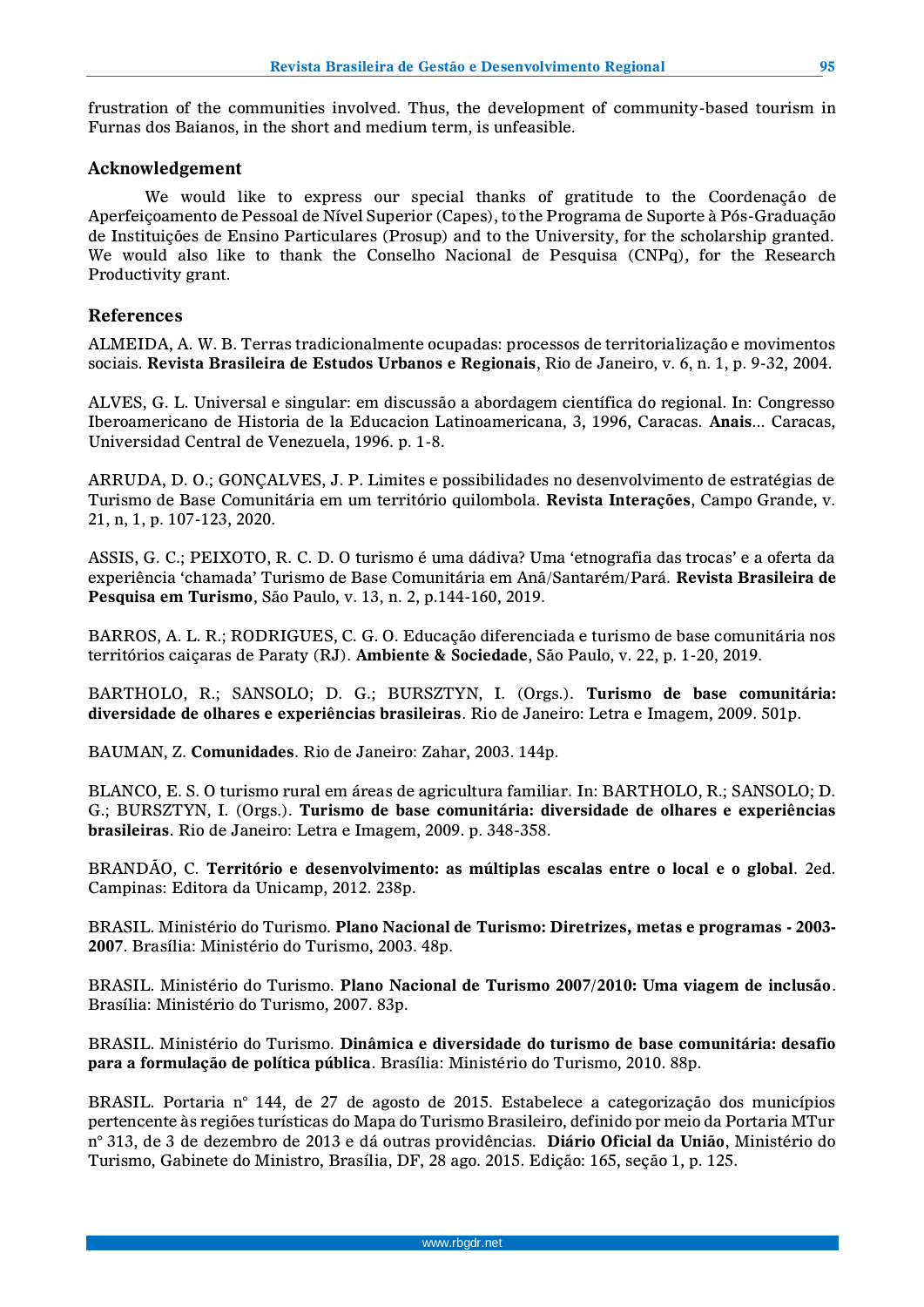BRASIL. Ministério do Turismo. **Programa de Regionalização do Turismo: categorização dos municípios das regiões turísticas do Mapa do Turismo Brasileiro - 2019**. Disponível em: [<http://regionalizacao.turismo.gov.br/](http://regionalizacao.turismo.gov.br/%20index.php?option=com_content&view=article&id=82&Itemid=262) 

[index.php?option=com\\_content&view=article&id=82&Itemid=262>](http://regionalizacao.turismo.gov.br/%20index.php?option=com_content&view=article&id=82&Itemid=262) Acesso em: 21 set. 2020.

DANN, G. M. S.; PARRINELLO, G. L. (Orgs.) *The sociology of tourism: European origins and developments* (Tourism Social Science Series, 12). Bingley: Emerald, 2009. 350p.

FARIA, I. F. Ecoturismo, cultura e participação: gestão do território indígena no alto Rio Negro. In: BARTHOLO, R.; SANSOLO; D. G.; BURSZTYN, I. (Orgs.). **Turismo de base comunitária: diversidade de olhares e experiências brasileiras**. Rio de Janeiro: Letra e Imagem, 2009. p. 261-276.

FERREIRA, H. C. H.; CARNEIRO, M. J. Conservação ambiental, turismo e população local. **Cadernos EBAPE.BR**, Rio de Janeiro, v. 3, n. 3, p. 1-13, 2005.

FREITAS, D. **Palmares - A guerra dos escravos**. Porto Alegre: Mercado Aberto, 1984. 219p.

FUNDTUR. Fundação de Turismo de Mato Grosso do Sul. **Mapa de Regionalização do Turismo 2019**. Mapa turístico do Mato Grosso do Sul. Disponível em: [https://www.turismo.ms.gov.br/conheca](https://www.turismo.ms.gov.br/conheca-ms/mapa-turistico-do-ms/)[ms/mapa-turistico-do-ms/](https://www.turismo.ms.gov.br/conheca-ms/mapa-turistico-do-ms/) Acesso em: 10 set. 2020.

HAERTER, L.; NUNES, G. H. L.; CUNHA, D. T. R. Refletindo acerca da contribuição da cultura quilombola aos currículos da educação básica brasileira, através da presença da história da África e Afrobrasileira. **Revista Identidade!**, São Leopoldo, v. 18, n. 3, p. 267-278, 2013.

HERNÁNDEZ-RAMÍREZ, J. El turismo como objeto de estudio. Análisis de la producción bibliográfica de los antropólogos españoles del turismo. **PASOS - Revista de Turismo y Patrimonio Cultural**, Santa Cruz de Tenerife, v. 13, n. 2, p. 305-331, 2015.

IRVING, M. A. Participação: questão central na sustentabilidade de projetos de desenvolvimento. In: IRVING, M. A.; AZEVEDO, J. (Orgs.). **Turismo: o desafio da sustentabilidade**. São Paulo: Futura, 2002. p. 35-45.

KAPP, S. Entrevistas na pesquisa sócio-espacial. **Revista Brasileira de Estudos Urbanos e Regionais**, Rio de Janeiro, v. 22, p. 1-32, 2020. https://doi.org/10.22296/2317-1529.rbeur.202006

LEÃO, C. V. M. Turismo de base comunitária: outras economias na mira da emancipação social. **Revista Turismo em Análise**, São Paulo, v. 27, n. 3. p. 644-667, 2016.

LÓPEZ-BONILLA, J. M.; GRANADOS-PEREA, C.; LÓPEZ-BONILLA, L. M. Primera generación de autores con difusión internacional en la investigación turística española. **Revista Española de Documentación Científica**, Madrid, v. 40, n. 3, p. 1-18, 2017.

MANO, A. D.; MAYER, V. F; FRATUCCI, A. C. Turismo de base comunitária na favela Santa Marta (RJ): oportunidades sociais, econômicas e culturais. **Revista Brasileira de Pesquisa em Turismo**, São Paulo, v. 11, n. 3, p. 413-435, 2017.

MARCONI, M. A.; LAKATOS, E. M. **Fundamentos de metodologia científica**. 5ed. São Paulo: Atlas, 2003. 311p.

MATOS, A. S. M. C.; SILVA, J. P. O progresso e o estado de exceção econômico: apontamentos sobre a questão quilombola no Brasil. **Astrolabio - Revista Internacional de Filosofia**, Barcelona, v. 19, p. 132-141, 2017.

MATTOS, C. L. G. A abordagem etnográfica na investigação científica; In: MATTOS, C. L. G.; CASTRO, P. A. (Orgs.) **Etnografia e educação: conceitos e usos**. Campina Grande: EDUEPB, 2011. p. 49-83.